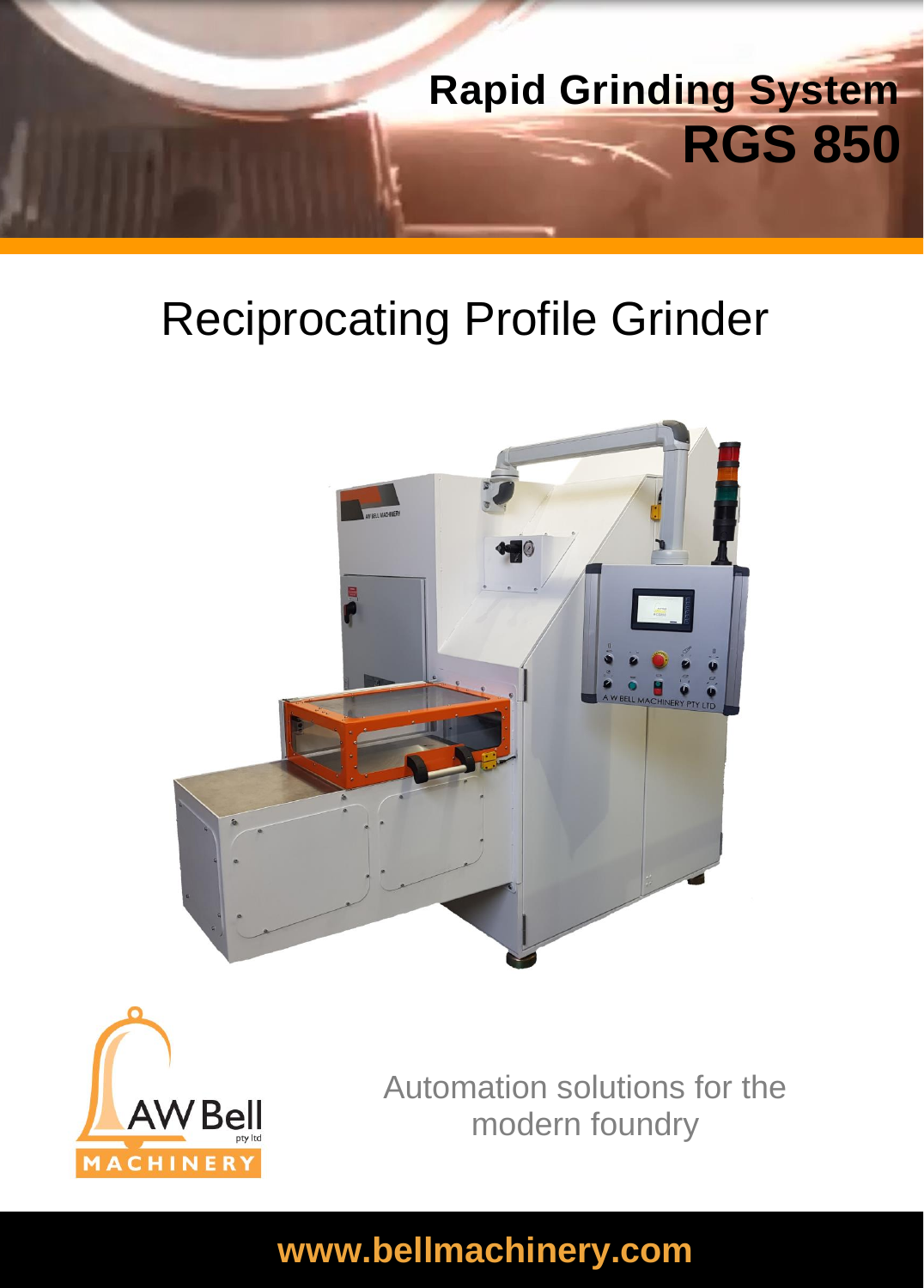The RGS850 machine provides a highly efficient, automated grinding cycle for extremely fast material removal rates. A 50HP hydraulic belt drive delivers the power to remove the heaviest of gates, while the large fixture base can accommodate fixtures to process large batches of parts in a single cycle. Multi axis servo control and the ability to change contact wheel size allow for accurate profile grinding. Simplified programming at the machine HMI allow shop floror operators to program and run this machine.

### **MACHINE FEATURES**

#### **Safety**

Safety relays monitor doors and emergency stop devices to reliably shut the machine down at the first sign of a safety breach. Loading doors and guards are designed such that they inhibit operator ingress during a cycle, yet provide fast and easy access for part loading, cleaning and belt change.



#### **Profile grinding**

Removing gates from curved surfaces manually is now a thing of the past. Servo axis control gives the RGS850 the added flexibility of autonomously grinding profiled shapes for more complex parts.

#### **Work Table and limits**

A T-slotted fixture table of 24" long by 18" wide gives maximum ability for fixture design and clamping. Usable grinding limits are 24" in the X (in/out) direction and 10.5" in the Y (up/down) direction. Minimum throat opening (belt to work table) is 1", with a maximum of 12".



#### **Belt Size**

A 10" wide contact wheel allows up to 10" wide belts to be used without belt oscillation, or up to 8" wide belts to be used with 2" of belt oscillation. Belt length is standard 132" long to improve belt life and mean time to change

#### **Contact wheel diameter**

A 5" diameter contact wheel has gives a good balance between belt wrap angle and the ability to grind contours across multiple rows of parts.

 **Interchangeable contact wheels** A variety of wheel diameter and widths can be fitted to allow for the needs of diverse part geometries

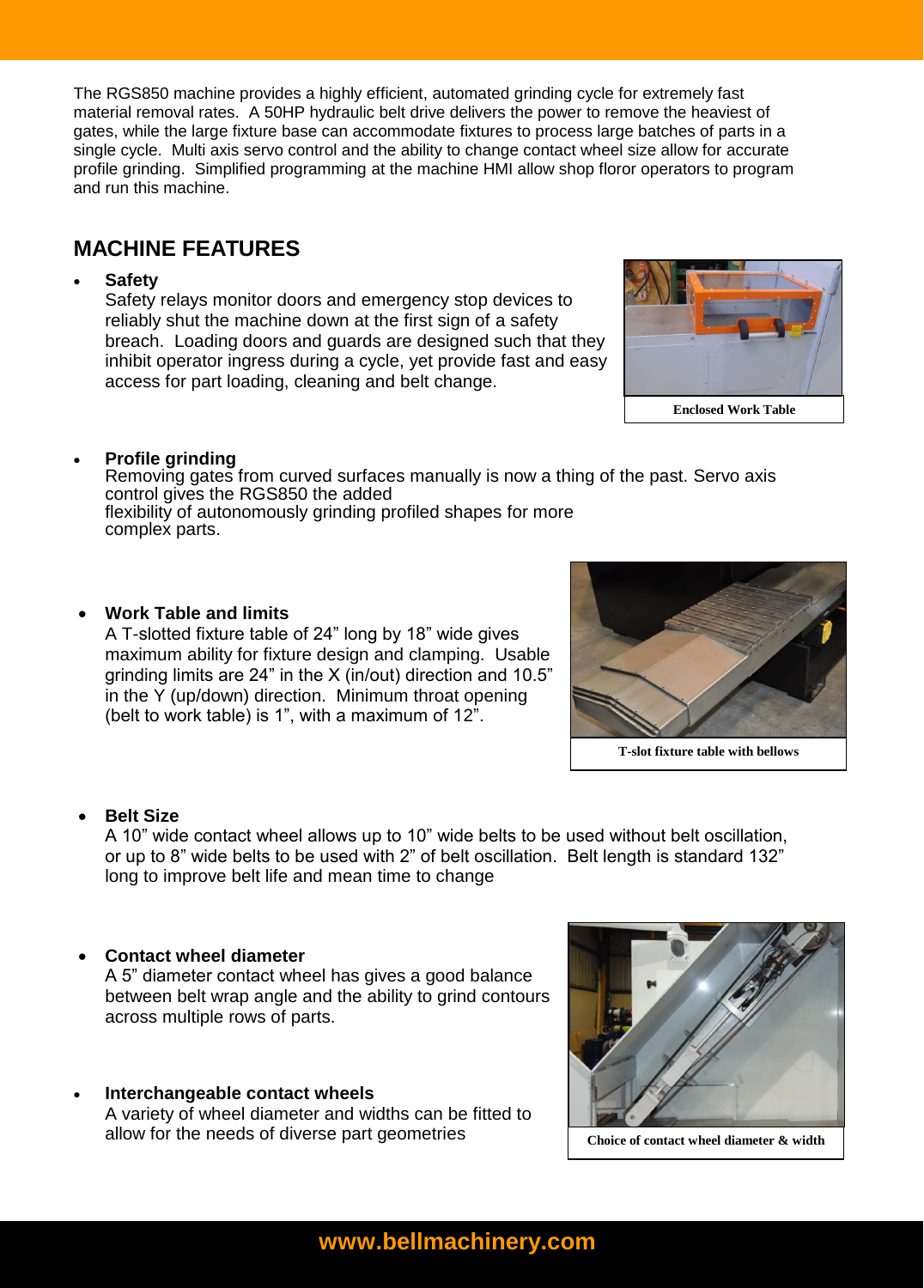#### **HMI Programming**

User friendly, step by step HMI programming allows the operator to individually program each part cycle and store it for future use. Subroutines allow easy navigation through complex program cycles.





#### **Hydraulic drive**

Hydraulic belt drive delivers high power in a small package, completely eliminating belts and pulleys from the main drive system.. Fast starting and stopping of this drive means the belt is stationary during loading and unloading operations, while the single hydraulic pump is utilized for belt drive and ancillary hydraulic cylinder control.

#### **Compact Design**

The RGS850 machine is built on a compact footprint. This allows trouble free installation and easy re-location should your layout need to change



**Hydraulic power unit**

|                |                               | <b>RGS850</b>   |                 |
|----------------|-------------------------------|-----------------|-----------------|
|                |                               | US              | Metric          |
| $\overline{A}$ | <b>Drive Motor</b>            | 50 HP           | 37 kW           |
| B              | Belt width (Maximum)          | 8 <sub>in</sub> | 200 mm          |
| $\mathsf{C}$   | Up/Down Movement              | $10.5$ in       | 270 mm          |
| D              | Fore/Aft Movement             | 24 in           | 600 mm          |
| E              | Maximum Throat Opening        | $12$ in         | 300 mm          |
| F              | Table size                    | 18 in X 24 in   | 450 mm X 600 mm |
| G              | Belt length                   | 132 in          | 3350 mm         |
| H              | <b>Electrical Requirement</b> | 480V,3ph        | 380-415V,3ph    |
|                | Machine Weight (Approx.)      | 8500 lbs        | 4000 kg         |

F<sub>3</sub>

F4

F<sub>5</sub>

#### **SPECIFICATIONS**

# **www.bellmachinery.com**